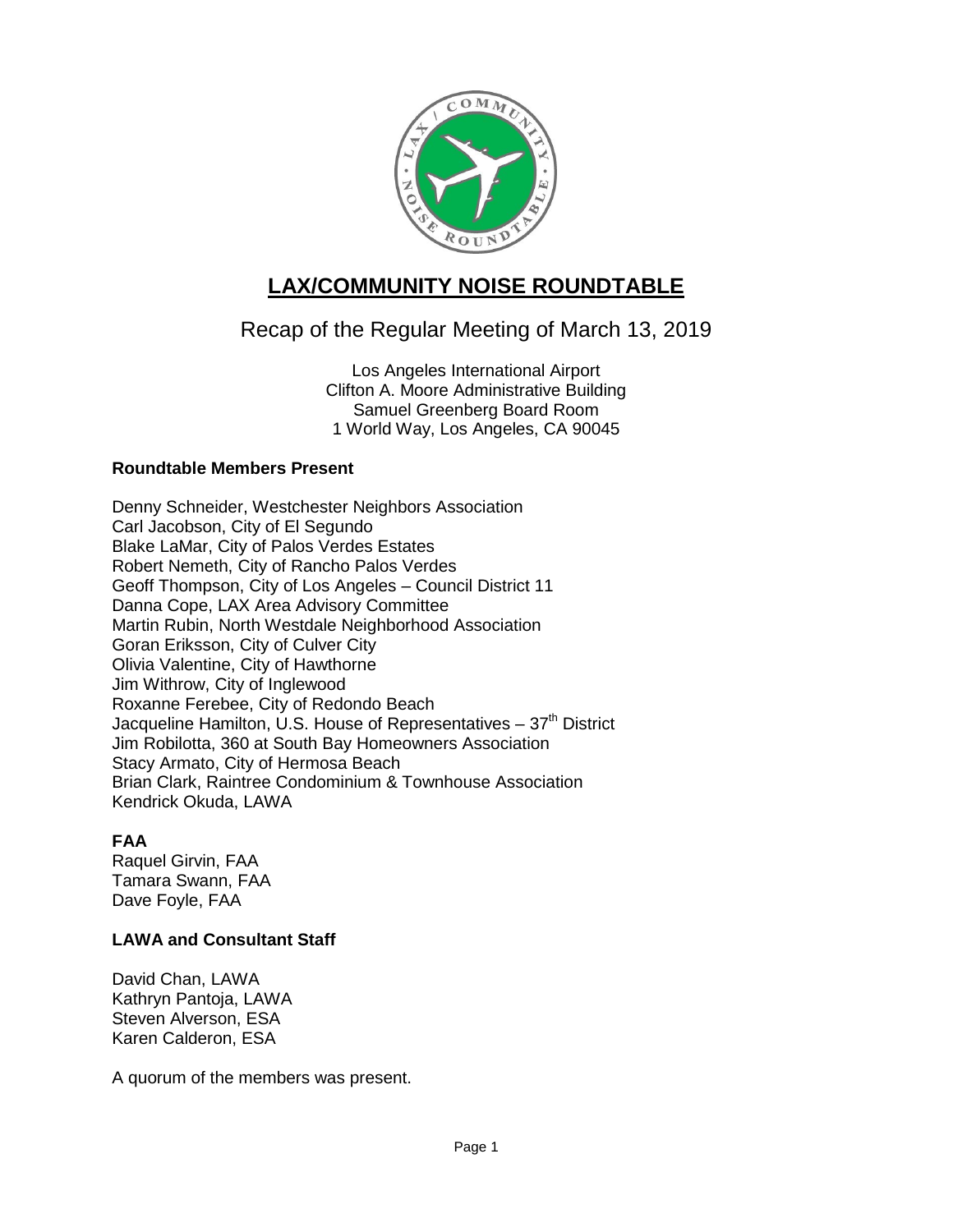#### **1. Welcome/Review of the Meeting Format**

Roundtable Facilitator Steve Alverson welcomed the members and public, and indicated his role was to ensure all participants stay on topic so that the meeting stays on schedule.

#### **2. Call to Order, Pledge of Allegiance, and Identification of Those Present**

Chairman Schneider called the meeting to order and asked Roundtable members to introduce themselves. Members then proceeded with the Pledge of Allegiance.

Chairman Schneider welcomed Raquel Girvin, the recently appointed Regional Administrator for the FAA's Western-Pacific Region. Administrator Girvin thanked the Roundtable and LAWA staff for taking on the issue of noise, which can be challenging because it is the product of many factors. She expressed the FAA's commitment to supporting LAWA and the Roundtable, including providing expertise and attending the Roundtable meetings.

#### **3. Comments from the Public**

Three residents of Rancho Palos Verdes and Santa Monica Canyon commented on the frequency and increase of aircraft noise in their communities, citing aircraft overflights at low altitudes every few minutes, which have disrupted their sleep.

Jim Clark (former Councilmember of Culver City) encouraged the Roundtable members to approve the membership request from Raintree Condominium & Townhouse Association.

#### **4. Consider/Approve Membership Request from Raintree HOA**

Brian Clark of Raintree Condominium & Townhouse Association provided more information on the noise issues that are affecting his area and his desire to be part of the Roundtable. Member Cope's motion to approve Raintree's membership request was seconded by Member Eriksson and the motion passed unanimously.

#### **5. Report from LAX Metroplex/Wide Area Ad Hoc Committee**

The Chair of the Metroplex/Wide Area Ad Hoc Committee, Member Thompson, briefed the Roundtable on altitude data trends for the DAHJR and GADDO waypoints. He noted that the monthly data from September 2018 to January 2019 for the DAHJR waypoint showed a similar percentage of flights flying at or below 5,700 feet MSL (representing the 6,000-foot minimum altitude at DAHJR with a +/- 300-foot variation). He noted, however, the February 2019 data showed an increase in flights flying at or below 5,000 feet. He indicated the Ad Hoc Committee is working with the FAA to determine the reason behind this increase.

The monthly data from September 2018 to February 2019 for the GADDO waypoint showed a greater percentage of flights flying at or below 5,700 feet MSL compared to DAHJR, because it is farther along the flight path.

The JUUSE and CLIFY waypoints, near the Santa Monica Canyon, have seen an increase in flight concentration after the implementation of Metroplex.

Member Thompson reminded Roundtable members that as of August 30, 2018, the FAA had agreed to assign a minimum altitude of 5,000 feet MSL at DAHJR to all North Downwind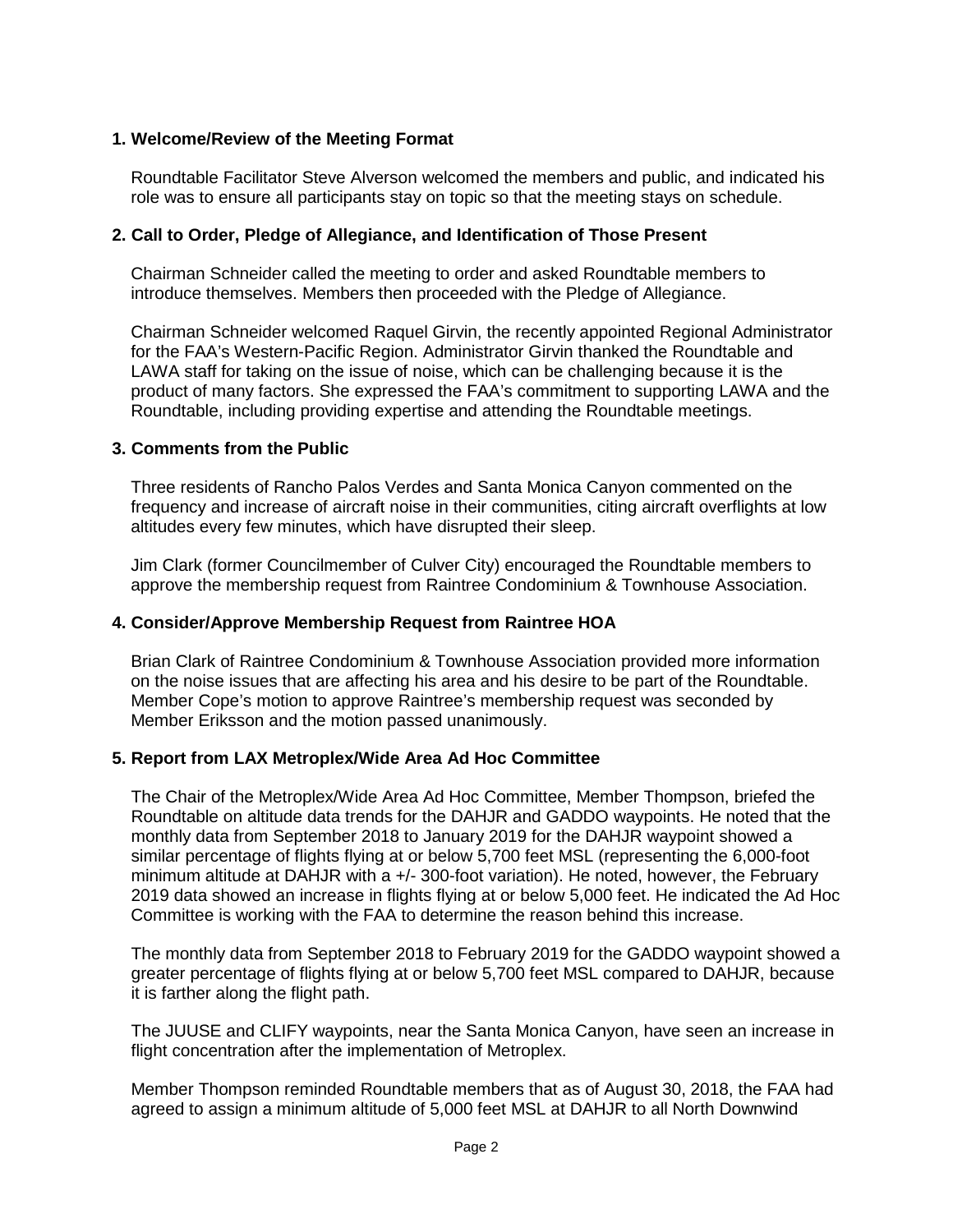Arrivals between 1 AM and 5 AM, and FAA agreed to increase the minimum altitude at DAHJR to 6,000 feet MSL beginning March 2019.

He also noted that the Roundtable recently sent a letter to the FAA to request more support and to determine the reason for aircraft flying below 6,000 ft. at the DAHJR waypoint during nighttime hours.

Members discussed the need for the FAA to implement the Terminal Sequencing and Spacing (TSAS) tool and asked the FAA where LAX was on the priority list. FAA representative Foyle noted that the TSAS tool was being tested in Denver and, following its results, the FAA would determine when and where it would be implemented.

The complete presentation related to "Reports from the LAX Metroplex/Wide Area Ad Hoc Committee" can be found on the Roundtable webpage at [http://www.lawa.org/LAXNoiseRoundTable.aspx.](http://www.lawa.org/LAXNoiseRoundTable.aspx)

# **6. Report from Administrative Support Ad Hoc Committee**

The Chair of the Administrative Support Ad Hoc Committee, Member Eriksson, noted the desire and benefits for the Roundtable to have an independent technical consultant to provide technical expertise on flight procedures to Roundtable members and to work with the FAA to reduce noise. In order to have the necessary funds to acquire this consultant, he suggested each city jurisdiction to contribute about \$1,000 to \$1,500 annually to the Roundtable as a starting point. Chairman Schneider noted that he will send a letter to each city jurisdiction requesting financial support for this purpose.

Mr. Alverson noted that the Roundtable is not a legal entity, so it does not have the ability to collect or manage funds. Member Eriksson indicated that he would be communicating with other noise groups to determine how to handle the receipt and exchange of funds.

#### **7. Review/Approval of Roundtable Work Program**

Mr. Alverson provided a brief overview of the Roundtable Work Program, the process to update said document on an annual basis, and the proposed revisions for this year. The revised Work Program included the following suggested changes:

- (1) closing item A13 regarding jet aircraft flying over the City of Long Beach, since LAWA's analysis indicated an overall decrease in Long Beach overflights due to Metroplex implementation;
- (2) closing item B1 regarding Low Frequency Noise (LFN) since LFN is very difficult to mitigate;
- (3) closing item B4 regarding the review of single event noise metrics; and
- (4) implementing various other edits to update the Work Program.

Chairman Schneider suggested keeping item B4 open.

Member Rubin expressed disappointment in the fact that air quality issues were not included in the Work Program, but recognized that the Roundtable is focused on aircraft noise issues.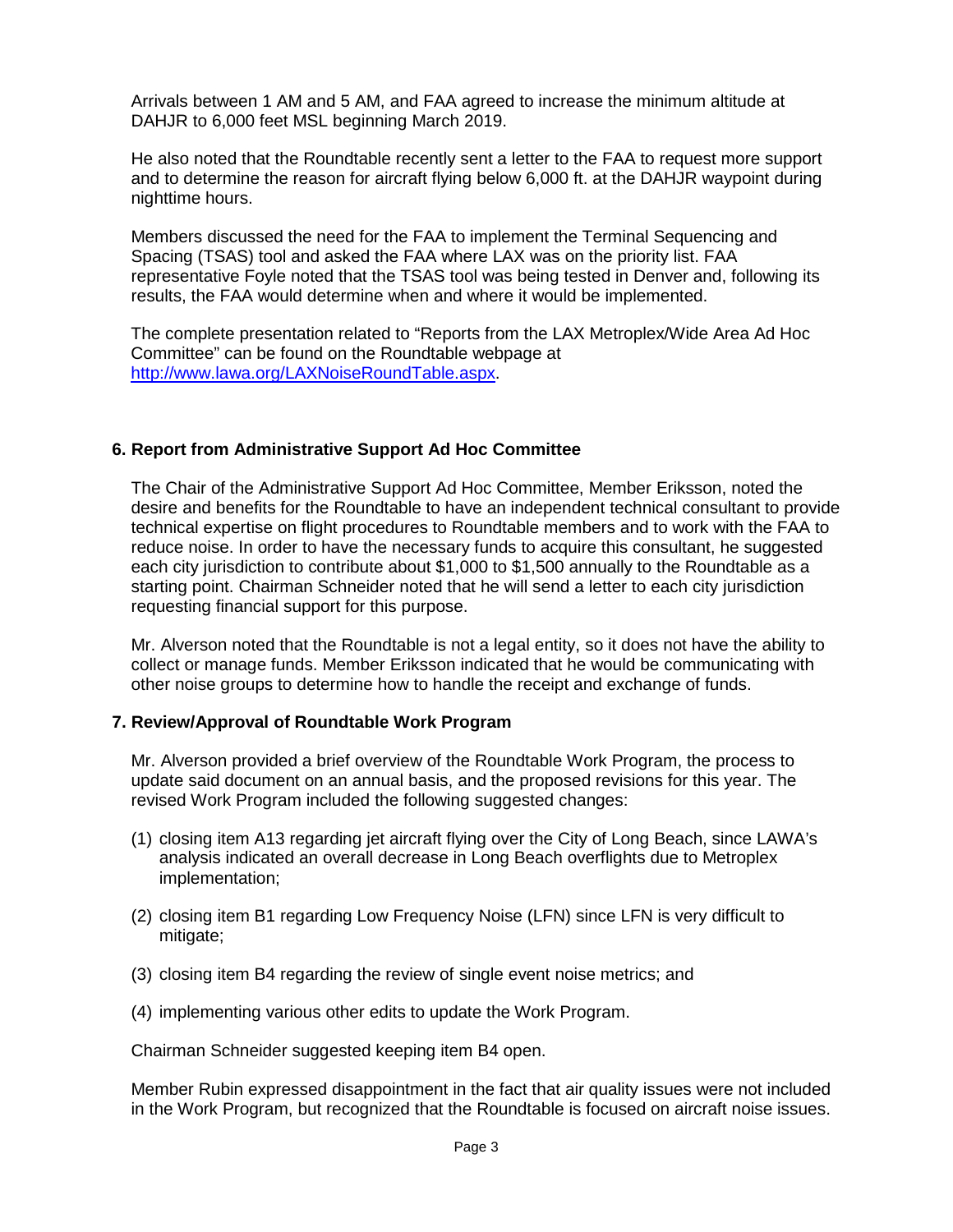Member Thompson and Member Hamilton noted air quality studies were included as part of the FAA Reauthorization Act.

Member LaMar made a motion to close items A13 and B1, keep item B4 open, and approve the other edits to the Roundtable Work Program. The motion was seconded by Member Withrow and passed. Member Rubin abstained.

# **8. Consideration of sending a letter to FAA to follow up on the TSAS tool**

Chairman Schneider suggested that the Roundtable send a letter to the FAA regarding the implementation of the TSAS tool at LAX. Member Thompson made a motion for the Roundtable Chairman to send a letter to the FAA requesting LAX be prioritized in the implementation of the TSAS tool and for the FAA to present on how the tool works at a future Roundtable meeting. The motion was seconded by Member Eriksson and unanimously passed by the Roundtable.

#### **9. Briefing on ACRP Research Report: Assessing Community Annoyance of Helicopter Noise**

Mr. Alverson briefed the Roundtable on the Airport Cooperative Research Program (ACRP) research project on assessing community annoyance of helicopter noise in the cities of Long Beach, Las Vegas, and Washington, D.C. He noted that the two helicopter routes the Roundtable had recommended in a previous letter were not selected. The study compiled a comprehensive literature review, site-specific noise measurements, noise modeling and telephone surveys of community members and found there is no compelling evidence that helicopter noise is more annoying than fixed-wing aircraft noise. Neither A-weighted nor Cweighted measurements were better at predicting helicopter noise annoyance and acoustic factors could not account for observed differences in helicopter noise annoyance. Additionally, there was no statistically significant difference between the rattling of houses and objects and annoyance due to helicopter noise levels alone.

Members discussed the purpose of this study and the importance of non-acoustic factors.

The complete presentation related to "ACRP Research Report: Assessing Community Annoyance of Helicopter Noise" can be found on the Roundtable webpage at [http://www.lawa.org/LAXNoiseRoundTable.aspx.](http://www.lawa.org/LAXNoiseRoundTable.aspx)

#### **10. Roundtable Member Discussion**

Member Rubin suggested that the Roundtable stay current on activities regarding supersonic aircraft.

Member Nemeth requested that the FAA look into jets that flew over the City of Rancho Palos Verdes.

Member Robilotta noted that the 360 at South Bay community submitted a letter to LAWA to express dissatisfaction with the 360 at South Bay Community Noise Evaluation Report and to request additional information. Member Okuda confirmed having received the letter and noted his staff was preparing a response.

Member Valentine announced the City of Hawthorne and surrounding cities have established a committee, similar to the Roundtable, to establish an interactive forum for noise and other issues for the Hawthorne Airport.